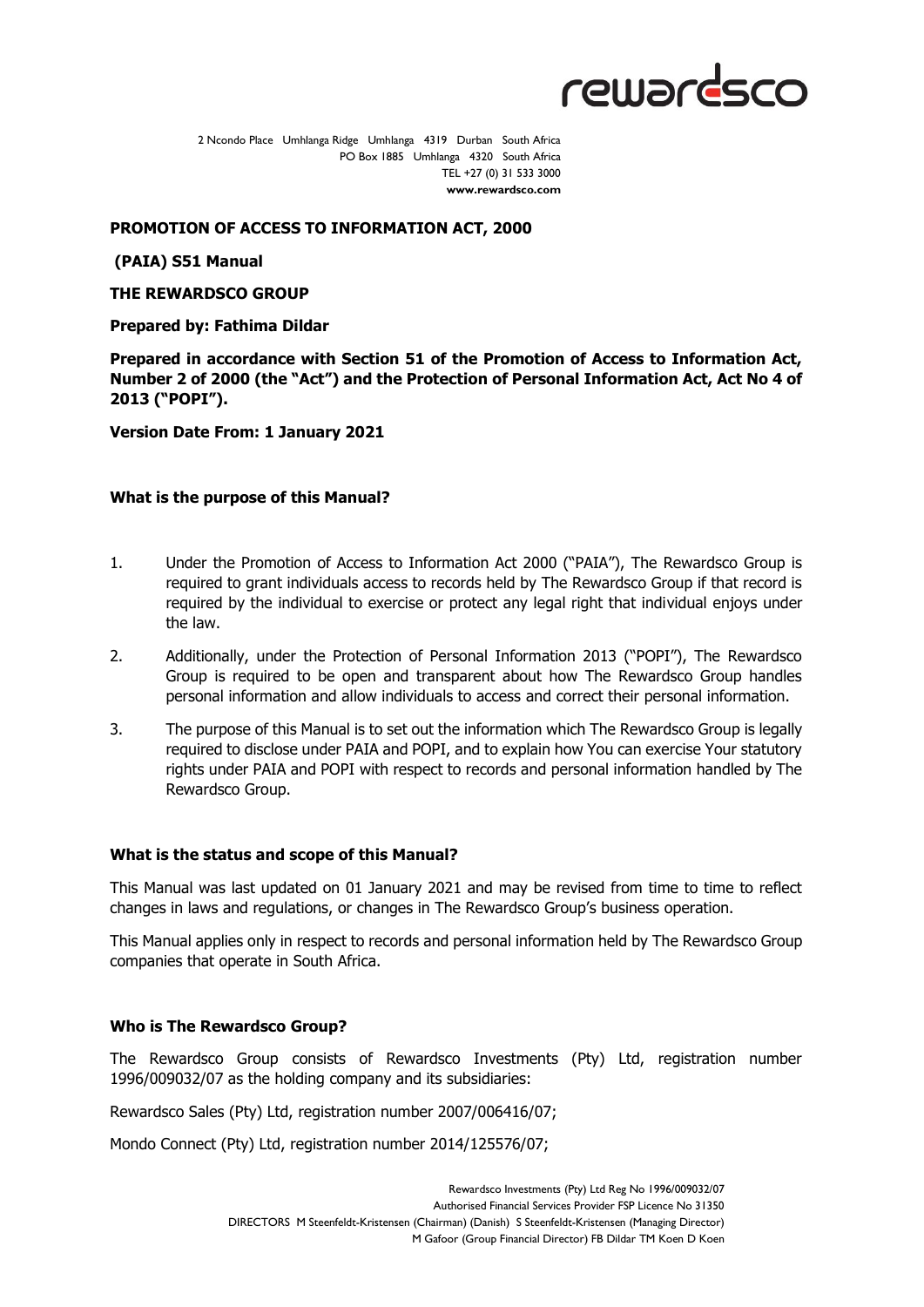## PAIA Manual Page 2

Jika (Pty) Ltd, registration number 2017/542571/07; and

Vuka Money (Pty) Ltd, registration number 2014/077231/07.

## **Compliance Officer: Financial Services**

Moonstone Compliance and Risk Management

25 Quantum Street, Technopark,

Stellenbosch,

7600

South Africa

Tel: +27 21 883 8000

Email: cpayne@moonstonecompliance.co.za

## **What are my rights under PAIA?**

Under PAIA, everyone has the right to access to:

- (1) any information held by the state; and
- (2) any information that is held by another person and that is required for the exercise or protection of any rights.

A public body may make a request for information under PAIA only if, in making the request, the public body is acting in the public interest.

If You wish to make a request under PAIA to The Rewardsco Group, please follow the procedure described below of this Manual.

Please note that Your request will be subject to the applicable charges set out in Section B5.

You can learn more about Your rights under PAIA by contacting the South African Human Rights Commission ("SAHRC") at:

South African Human Rights Commission

Braampark Forum 3

33 Hoofd Street Braamfontein

South Africa

Email: info@sahrc.org.za

Web: http://www.sahrc.org.za

Tel: +27 11 877 3600

SAHRC has produced a detailed guidance on how to exercise Your rights under PAIA. This guidance

(known as PAIA Section 10 Guide) is available from SAHRC and can be accessed on SAHRC's website.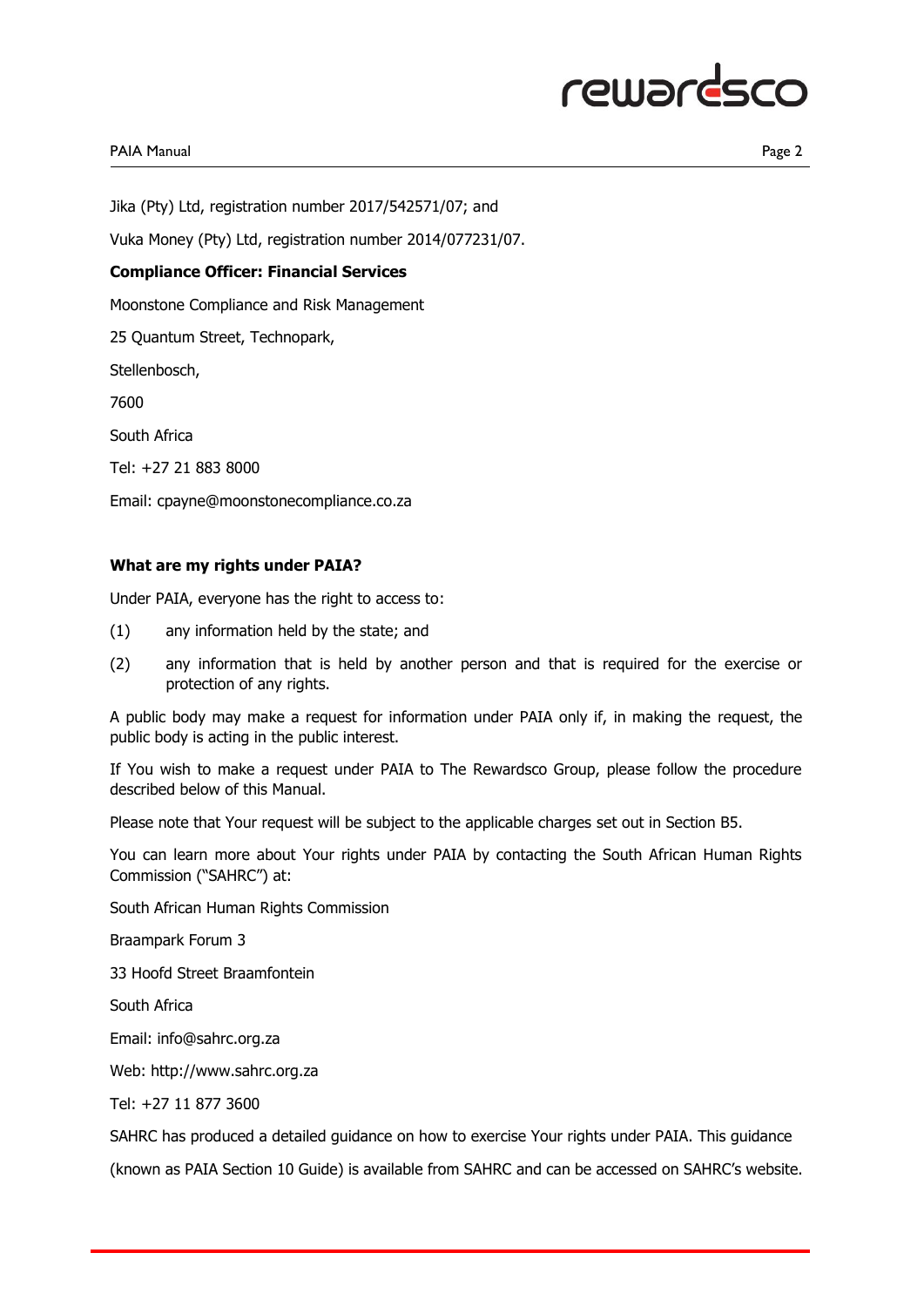#### **What are my rights under POPI?**

Under POPI, everyone has various rights in respect of his/her own personal information.

Your rights under POPI include Your right to ask The Rewardsco Group to:

- (1) confirm whether or not The Rewardsco Group handles Your personal information;
- (2) grant access to Your own personal information;
- (3) correct, destroy, or delete Your personal information, if Your personal information held by The Rewardsco Group is inaccurate, irrelevant, excessive, out of date, incomplete, misleading, or was obtained illegally; or
- (4) stop using Your personal information in particular ways, for example by asking The Rewardsco Group to stop using Your personal information for direct marketing purpose.

Further information regarding why and how The Rewardsco Group handles personal can also be downloaded separately from:

Rewardsco Investments (Pty) Ltd: https://rewardscoinvestments.com/

Rewardsco Sales (Pty) Ltd: https://rewardsco.com/

Vuka Money (Pty) Ltd:<https://vuka.online/legal-policies/privacy-policy/>

Jika (Pty) Ltd: <https://www.jikaconnect.co.za/privacy-policy/>

Mondo Connect (Pty) Ltd: https://www.mondo.co.za/privacy-policy

If You wish to make a request to The Rewardsco Group under POPI in respect of Your personal information, please follow the procedure described in this Manual. Please note that Your request will be subject to the applicable charges set out below.

POPI establishes a new regulator called the Information Regulator. Should you wish to contact the Information Regulator, you may do so in one of the following ways:

The Information Regulator (South Africa)

Salu Building

316 Thabo Sehume Street

Pretoria

Tel: +27 12 406 4818

Email: inforeg@justice.gov.za

## **Procedure for making a request under PAIA / POPI**

## **How can I make a request to The Rewardsco Group under PAIA/POPI?**

If You wish to access records held by The Rewardsco Group or wish to access/correct Your personal information, You will need to:

(1) complete the Request Form (Annexure A)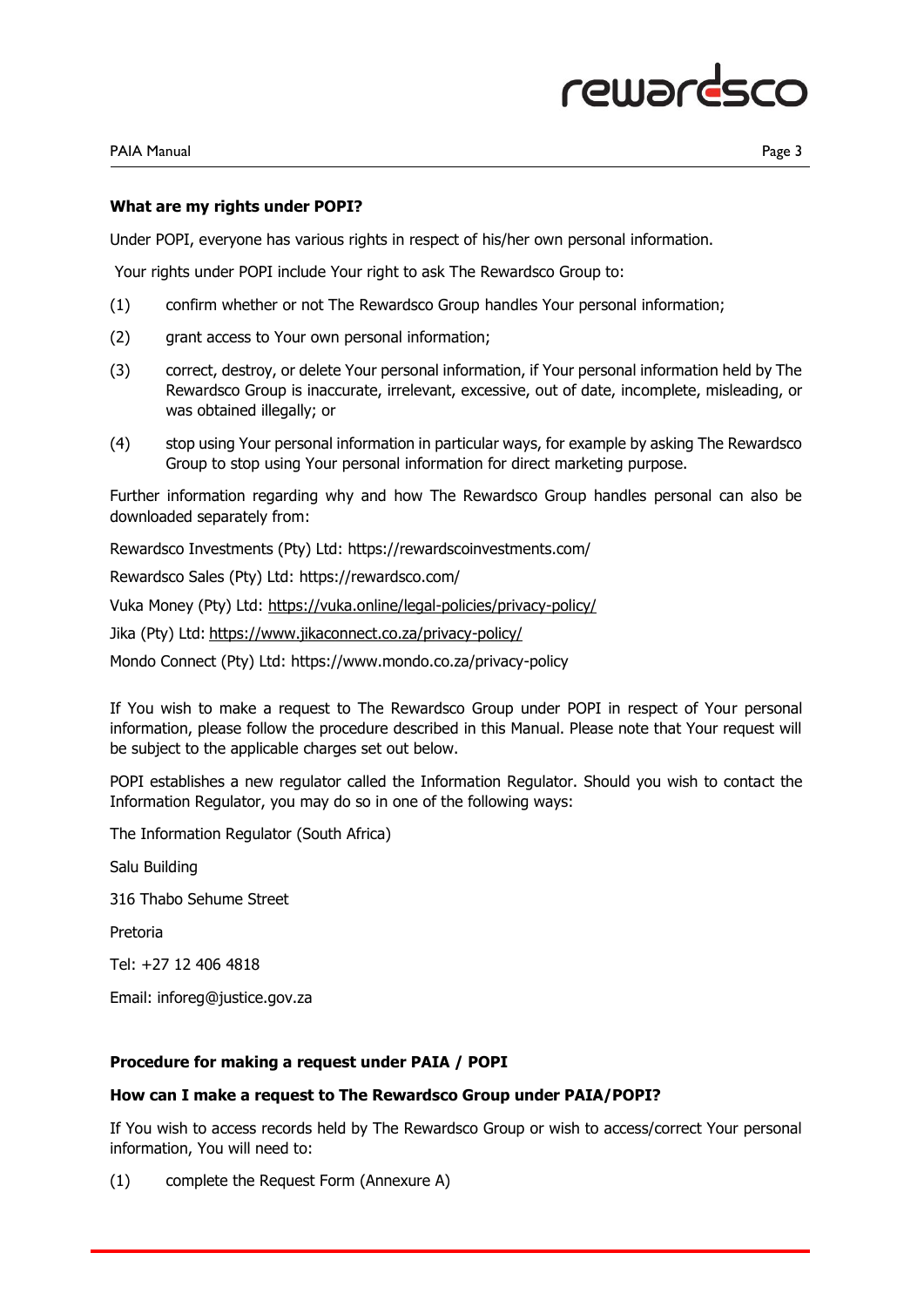## rewards

## PAIA Manual Page 4

(2) submit the completed Request Form by:

## **(a) emailing a scanned PDF of the completed Request Form to:**

Rewardsco Investments (Pty) Ltd: privacy@rewardsco.co.za

Rewardsco Sales (Pty) Ltd: privacy@rewardsco.co.za

Vuka Money (Pty) Ltd: privacy@vuka.co.za

Mondo Connect (Pty) Ltd: privacy@mondo.co.za

Jika (Pty) Ltd: privacy@jika.co.za

## **(b) posting the completed Request Form to:**

(i) Compliance Officer

The Rewardsco Group

2 Ncondo Place

Umhlanga

4319

KwaZulu-Natal

South Africa

- **(c)** pay the applicable Request Fee described in below. Payment can be made via:
	- (i) bank guaranteed cheque or postal order

written to the relevant company within The Rewardsco Group; or

(ii) EFT (direct bank transfer). If You wish to pay the applicable Request Fee via EFT, You will need to send the proof of payment together with Your request. You can obtain the details required for EFT by contacting the company within The Rewardsco Group as applicable (see Section above for contact details).

Unfortunately, The Rewardsco Group cannot accept payment via credit card or debit card.

Please note that Your request will not be processed until the applicable Request Fee is paid (see amounts below).

If You are unable to complete the Request Form (e.g. if You don't know how to write/type or if You have disability that prevents You from completing the Request Form), please contact The Rewardsco Group by telephone at : +27 31 533 3000

When You complete the Request Form, please be sure to complete the form as fully as You can. Please note that The Rewardsco Group will not be able to process Your request unless You provide:

- (1) sufficient particulars to enable The Rewardsco Group to:
- (a) identify You;
- (b) identify the records/personal information in question; and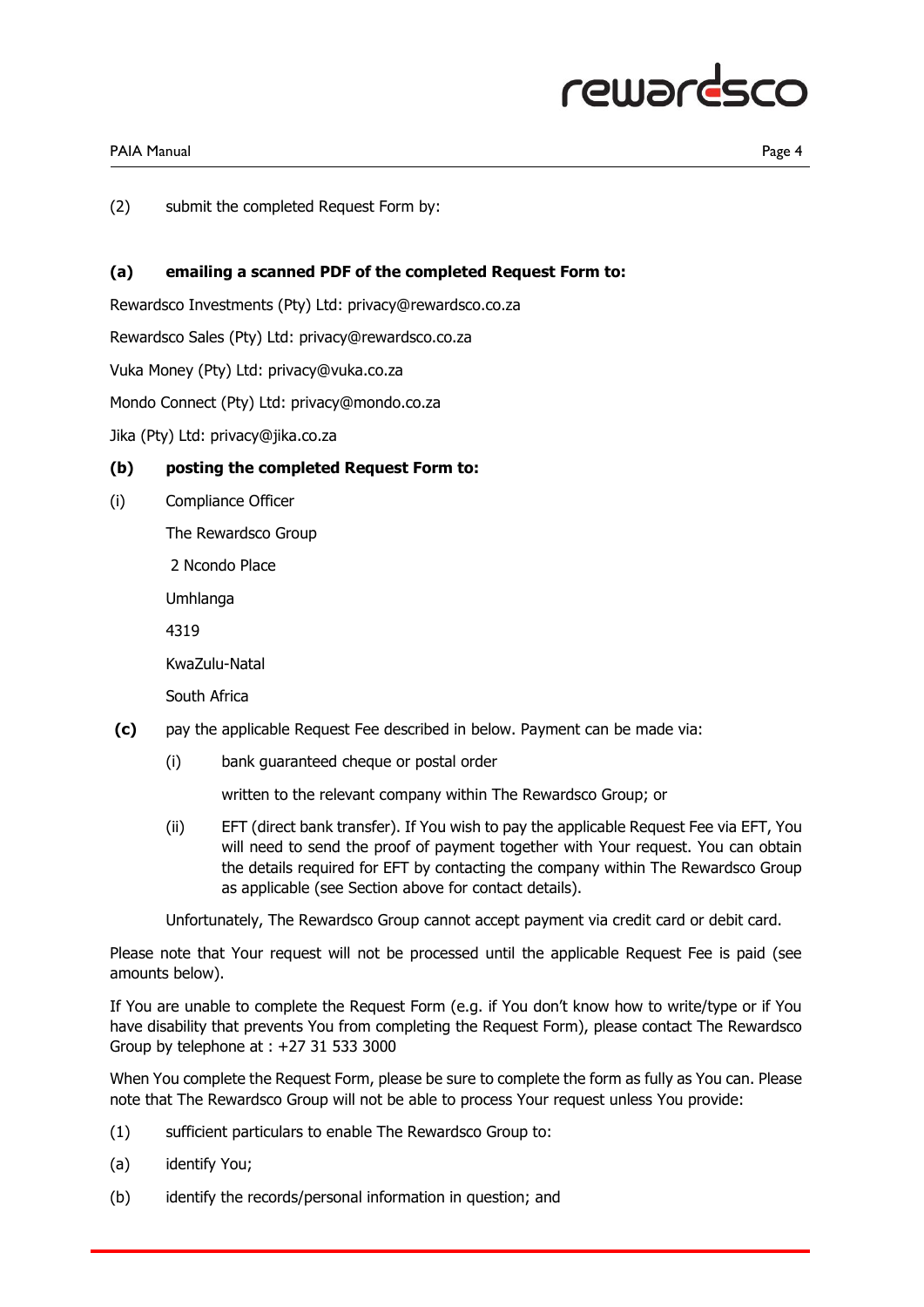

- (c) ascertain the nature of Your request and the form or manner in which You require access;
- (2) if You are making a request under PAIA, sufficient explanation regarding the right You seek to exercise or protect, including a clear explanation as to why You feel that the records You request is required to exercise or protect that right; and
- (3) if You are making a request on behalf of another person, proof of the capacity in which You are making the request.

#### **How will my PAIA/POPI request be processed by The Rewardsco Group?**

The Rewardsco Group will process Your request when the completed Request Form is received and any applicable Request Fee is paid. Your request will normally be processed within 30 days of receipt of the completed Request Form, provided that all of the required details are properly set out in the completed Request Form.

If it turns out that it will take more than 30 days to process Your request (e.g. due to the volume of records/personal information that must be processed, or difficulty in accessing the relevant record/personal information), The Rewardsco Group may extend the aforementioned 30 day period in processing Your request. Should this become necessary, The Rewardsco Group will notify You.

Once a decision on Your request is reached, The Rewardsco Group will notify You in writing.

Where The Rewardsco Group decides to:

- (1) grant access to the record/personal information requested, The Rewardsco Group will notify You how the access will be granted and what Access Fees are payable, and release the requested record/personal information upon receipt of the applicable Access Fee;
- (2) deny access to the record/personal information requested, The Rewardsco Group will notify You of the reasons why access is denied;
- (3) comply with Your request to correct or delete Your personal information, confirm how Your request has been or will be actioned; and
- (4) deny Your request to correct or delete Your personal information, confirm why Your request has been denied.

Please note that if You wish to make an application to the court, You will need to do so within 180 days of receiving the relevant decision made by The Rewardsco Group.

#### **What are the charges applicable to my PAIA/POPI request?**

There are two types of fees which are payable under PAIA, namely Request Fee, and Access Fee.

Request Fee is payable upon making a request to access records/personal information, and it is R50.00 (inclusive of VAT) for each request. You do not have to pay a Request Fee if:

- (1) You are a private individual requesting access to Your own records/personal information;
- (2) You are single and earning less than R14,812 p/a; or
- (3) You are married (or in a life partnership), and earning less than R27,192 p/a.

Access Fee is payable in respect of records/ personal information which are produced in response to Your request. Access Fee is payable by everyone who makes a request. The rate of Access Fees are as follows: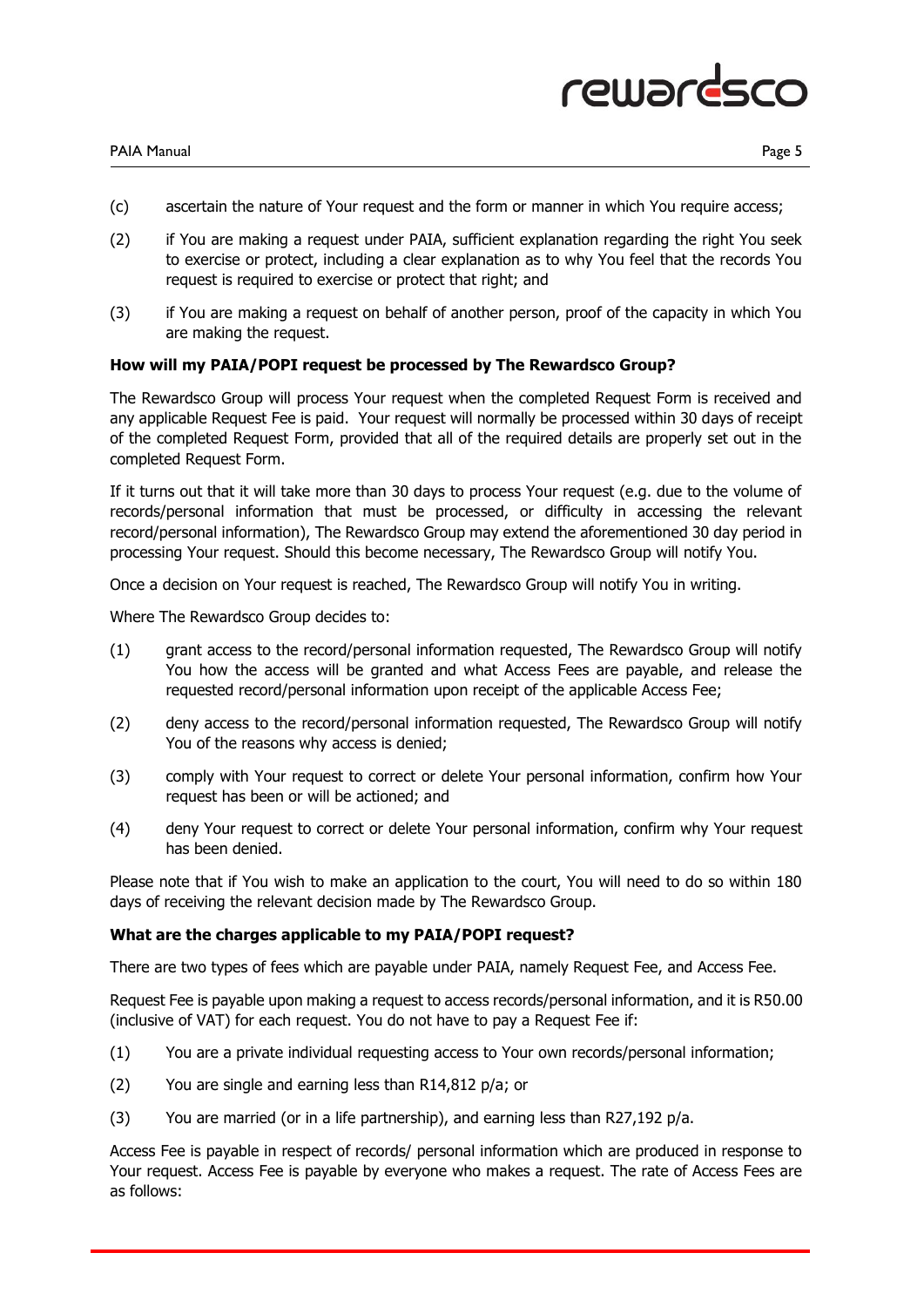Type of activity involved in producing the record or personal information Rate (inc. VAT)

For every photocopy of an A4-size page or part thereof. R1,10

For every printed copy of an A4-size page or part thereof. Held on a computer or in electronic or machine readable form. R0.75

For a copy in a computer-readable form on CD. R70.00

For a transcription of visual images, for an A4-size page or part thereof. R40.00

For a copy of visual images. R60.00

For a transcription of an audio record, for an A4-size page or part thereof. R20.00

For a copy of an audio record. R30.00

Each hour or part of an hour (excluding the first hour) reasonably required to search for and prepare the record/personal information for disclosure. R30.00

For posting the record/personal information. Actual postage incurred

For confirming whether or not The Rewardsco Group handles personal information of the requestor  $(POPI s23(1)(a) request):$  Free of charge

Please note that:

(1) where Request Fee is payable, Your request will not be processed until You pay the Request Fee;

(2) where Access Fee is payable, the record/ personal information You requested will not be released until the Access Fee is paid; and

Please also note that if You are not a private individual and if the search for and preparation of the record requested is in The Rewardsco Group's view likely to require more than 6 hours of work, The Rewardsco Group reserves the right to require You to pay 1/3rd of the Access Fee up front as a deposit.

## **Records The Rewardsco Group makes available under PAIA**

What records does The Rewardsco Group make available under PAIA?

You can request access to different types of records maintained by The Rewardsco Group, including the following:

- (1) Personnel Records, including (but not limited to):
- (a) training schedules and material;
- (b) personal records provided by personnel;
- (c) conditions of employment and other personnel related records; and
- (d) correspondence relating to personnel.

NB: "Personnel" refers to any person who works for or provides services to or on behalf of The Rewardsco Group and receives or is entitled to receive remuneration and any other person who assists in carrying out or conducting the business of The Rewardsco Group, including directors, all permanent, temporary and part-time staff, as well as contract workers.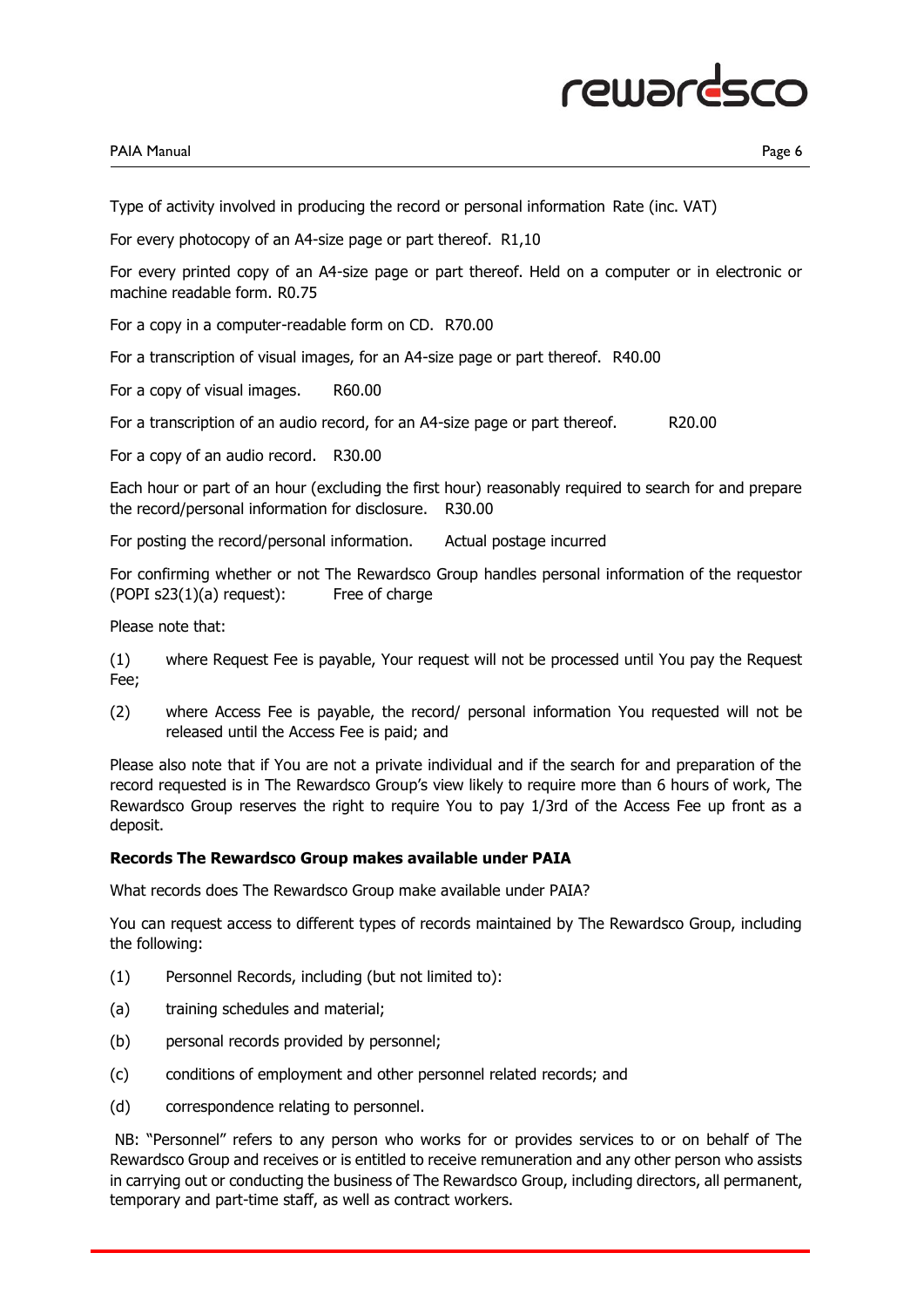## PAIA Manual Page 7

- (2) Client Records, including (but not limited to):
- (a) records generated by or within The Rewardsco Group relating to its clients;
- (b) records provided by a third party (typically insurer) in respect of the client; and
- (c) records provided by a client to a third party acting for or on behalf of The Rewardsco Group.

NB: A "client" refers to any natural or juristic entity that The Rewardsco Group performs services for and by whom The Rewardsco Group receives remuneration from by virtue of performing those services.

- (3) Company Records, including (but not limited to):
- (a) financial records;
- (b) operational records;
- (c) IT-related records;
- (d) communication;
- (e) administrative records;
- (f) internal Policies and Procedures;
- (g) statutory records; and
- (h) HR records (not being Personnel Records).

NB: Company Records typically encompass records which pertain to The Rewardsco Group's own internal business affairs.

(4) Third Party Records — records held by The Rewardsco Group pertaining to other parties (not being Personnel Records or Client Records), including (but not limited to):

(a) Financial records, correspondence, contractual records and records provided by the other party.

- (b) Personnel, customer or company records which are held by another party, as opposed to the records held by The Rewardsco Group itself.
- (5) Records available in accordance with various legislation, including (but not limited to):
- (a) The Financial Advisory and Intermediary Service Act 37 of 2002;
- (b) Short-Term Insurance Act 53 of 1998;
- (c) Companies Act 71 of 2008;
- (d) The Employment Equity Act;
- (e) The Basic Conditions of Employment Act 75 of 1997;
- (f) The Labour Relations Act 66 of 1995;
- (g) Promotion of Access to Information Act 2 of 2000; and
- (h) Protection of Personal Information Act 4 of 2013.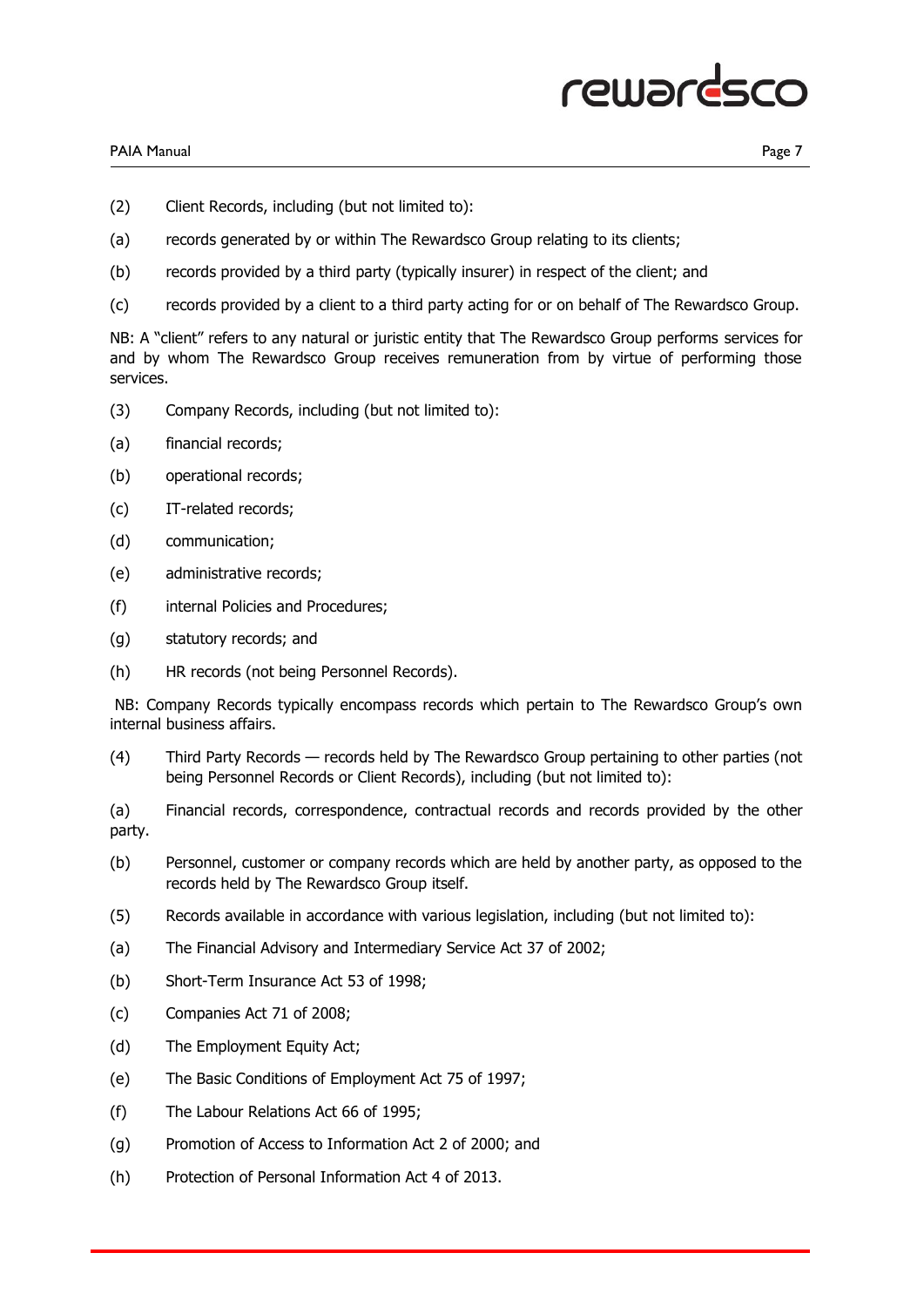

#### **ANNEXURE A**

#### **REQUEST PROCEDURE**

To facilitate the processing of your request, kindly complete and submit the form to the e-mail address of the Compliance/Information Officer/s for the entity within The Rewardsco Group indicated above.

The Compliance/Information Officer will notify the requester that a request for access has been received and that the prescribed fee (if any) is payable prior to processing the request. Please refer the Manual for a full breakdown of fees payable.

Once the request has been processed, the Compliance/Information Officer/s will inform you of the outcome of your request and any additional fees that may fall due.

Please be advised that PAIA provides a number of grounds on which a request for access to information must be refused. These grounds mainly comprise instances where:

- the privacy and interests of other individuals are protected
- where such records are already otherwise publicly available
- **·** instances where public interest are not served
- the mandatory protection of commercial information of a third party
- the mandatory protection of certain confidential information of a third party

When completing the form below please:

- indicate the identity of the person seeking access to the information
- provide sufficient particulars to enable the deputy information officer to identify the information requested
- specify the format in which the information is required
- **.** indicate the contact details of the person requiring the information
- indicate the right to be exercised and/or to be protected, and specify the reasons why the information required will enable the person to protect and/or exercise the right
- where the person requesting the information wishes to be informed of the decision of the request in a particular manner, state the manner and particulars to be so informed
- if the request for information is made on behalf of another person, submit proof that the person submitting the request, has obtained the necessary authorisation to do so

#### **A. Particulars of Private Body**

The Head:

**B. Particulars of person requesting access to the record**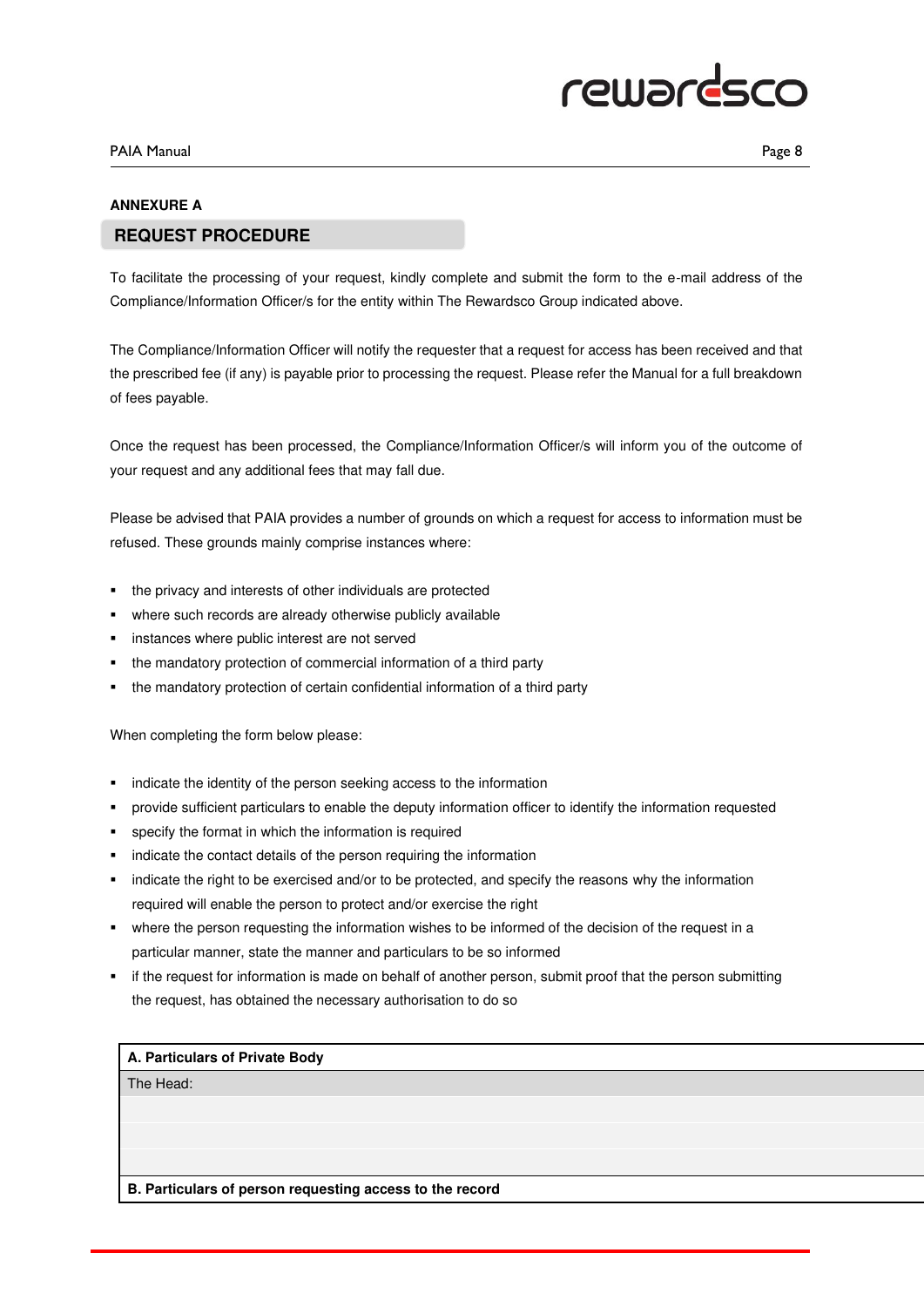

#### PAIA Manual Page 9

| (i) The particulars of the person who requests access to the record must be recorded below                                         |
|------------------------------------------------------------------------------------------------------------------------------------|
| (ii) Furnish an address and/or fax number in the Republic to which information must be sent                                        |
| (iii) Proof of the capacity in which the request is made, if applicable, must be attached                                          |
| Full names & surname:                                                                                                              |
| Identity number:                                                                                                                   |
| Postal address:                                                                                                                    |
| Fax number:                                                                                                                        |
| Telephone number:                                                                                                                  |
| Email address:                                                                                                                     |
| Capacity:                                                                                                                          |
| C. Particulars of person on whose behalf request is made                                                                           |
| This section must be completed ONLY if a request for information is made on behalf of another person                               |
| Full names & surname:                                                                                                              |
| Identity number:                                                                                                                   |
| <b>D. Particulars of Record</b>                                                                                                    |
| Provide full particulars of the record to which access is requested, including the reference number if that is known to you<br>(i) |
| (ii) If the provided space is inadequate, please continue on a separate page and attach to this form. Please sign any additional   |
| pages                                                                                                                              |
| Description of record:                                                                                                             |
|                                                                                                                                    |
|                                                                                                                                    |
|                                                                                                                                    |
| Reference number:                                                                                                                  |
| Any further particulars:                                                                                                           |
|                                                                                                                                    |
|                                                                                                                                    |
| E. Fees                                                                                                                            |
| A request for access to a record, other than a record containing personal information about yourself, will be processed<br>(i)     |
| only after a request fee has been paid<br>(ii)                                                                                     |
| (ii) You will be notified of the amount required to be paid as the request fee                                                     |
| (iii) The fee payable for access to a record depends on the form in which access is required and the reasonable time               |
| required to search for and prepare a record                                                                                        |
| (iv) If you qualify for exemption of the payment of any fee, please state the reason therefor                                      |
| Reason for exemption:                                                                                                              |
|                                                                                                                                    |
|                                                                                                                                    |
| F. Form of access to record                                                                                                        |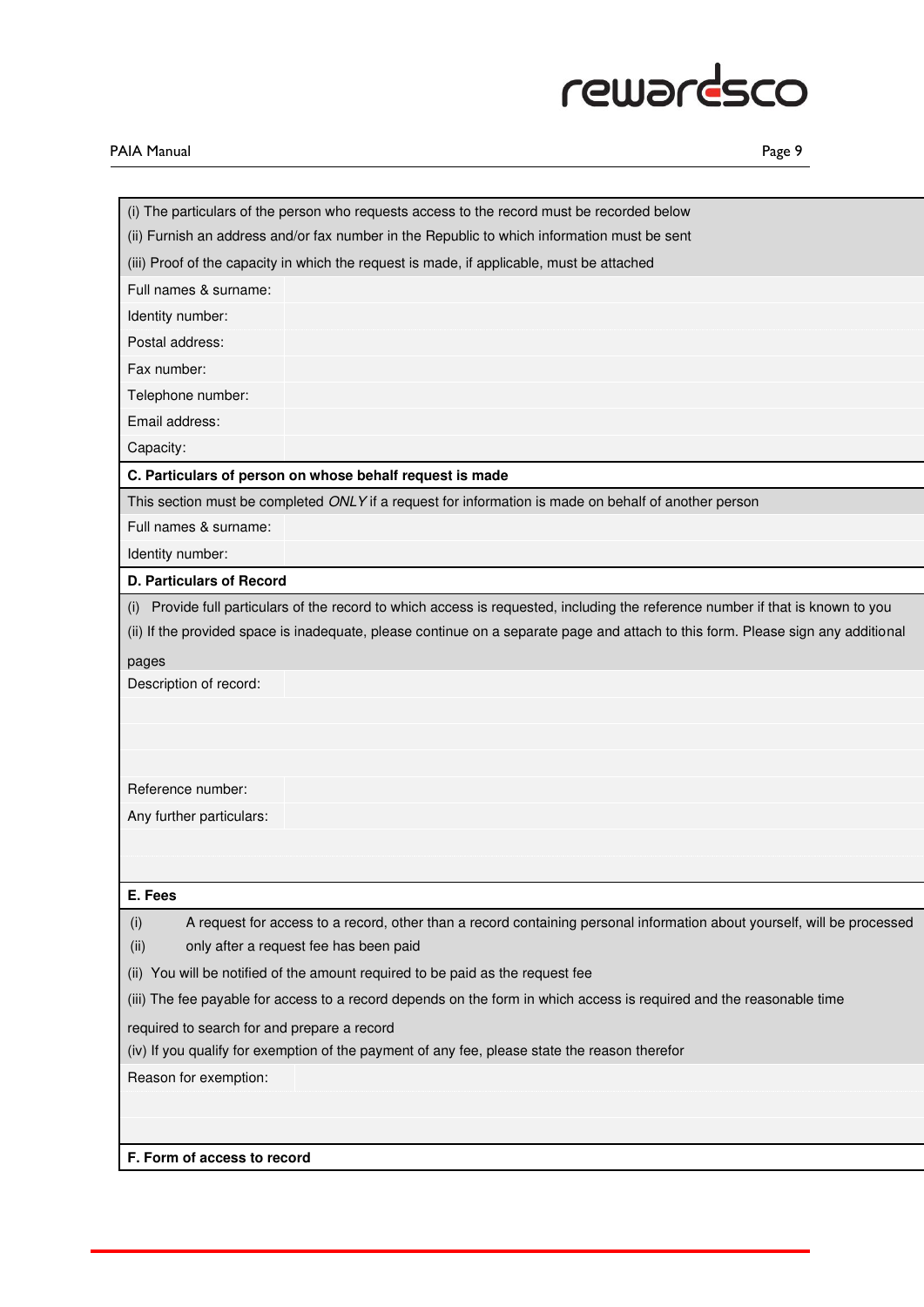## PAIA Manual Page 10

| If you are prevented by a disability to read, view or listen to the record in the form of access provided hereunder, please state |
|-----------------------------------------------------------------------------------------------------------------------------------|
| your disability and indicate in which form the record is required                                                                 |
| Disability:                                                                                                                       |
|                                                                                                                                   |
|                                                                                                                                   |
| Form in which required:                                                                                                           |
|                                                                                                                                   |
| Mark the appropriate box with an "X"                                                                                              |
| (i) Your indication as to the required form of access depends on the form in which the record is available                        |
| (ii) Access in the form requested may be refused in certain circumstances, In such a case you will be informed of access          |
| will be granted in another form                                                                                                   |
| (iii) The fee payable for access to the record, if any, will be determined partly by the form in which access is requested        |
| 1) If the record is in written or printed form:                                                                                   |
| copy of record<br>٠                                                                                                               |
| inspection of record<br>٠                                                                                                         |
| 2) If record consists of visual images:                                                                                           |
| view the images<br>٠                                                                                                              |
| copy of the images                                                                                                                |
| transcription of the images<br>п                                                                                                  |
| 3) If the record consists of recorded words or information which can be reproduced in sound:                                      |
| listen to the soundtrack<br>٠                                                                                                     |
| transcription of the soundtrack<br>٠                                                                                              |
| 4) If the record is held on computer or in an electronic or machine-readable form:                                                |
| printed copy of record                                                                                                            |
| copy in computer readable form<br>٠                                                                                               |
| Please indicate the preferred method of delivery                                                                                  |
| By hand                                                                                                                           |
| Email                                                                                                                             |
| Post                                                                                                                              |
| Fax<br>٠                                                                                                                          |
| G. Particulars of right to be exercised or protected                                                                              |
| If the provided space is inadequate, please continue on a separate folio and attach it to this form. The requester must sign      |
| additional folios.                                                                                                                |
| Indicate which right is to be exercised or protected:                                                                             |
|                                                                                                                                   |
|                                                                                                                                   |
|                                                                                                                                   |
| Explain why the record requested is required for the exercise or protection of the aforementioned right:                          |